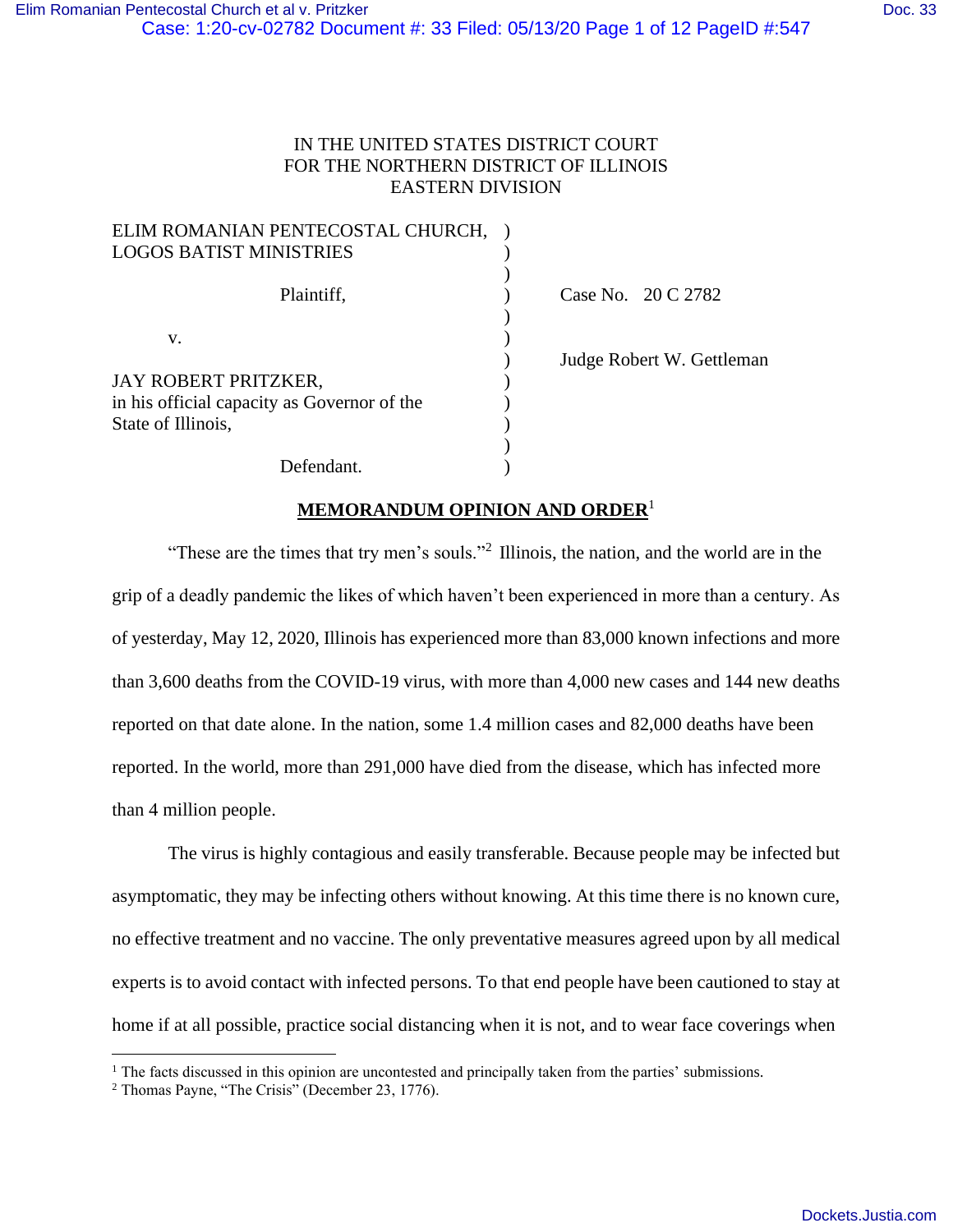### Case: 1:20-cv-02782 Document #: 33 Filed: 05/13/20 Page 2 of 12 PageID #:548

coming near others. Despite the dire numbers and warnings, some people have refused to comply, causing governors across the country to issue what have been described as "stay-at-home" orders. Defendant Governor Jay Pritzker has issued a number of such orders, including, Executive Order 2020-32 (the "Order"), which requires wearing a face covering in public places or when working, the cessation of all non-essential business and operations, and most importantly for the instant case, prohibits "All public and private gatherings of any number of people occurring outside a single household or living unit" except for limited purposes. "[A]ny gathering of more than ten people is prohibited unless exempted …" Individuals may leave their residences only to perform certain "Essential Activities" and must follow social distancing requirements set forth in the Order, including wearing face coverings when in public and work. Among the Essential Activities listed is "to engage in the free exercise of religion." That provision of the Order provides:

To engage in the free exercise of religion, provided that such exercise must comply with Social Distancing Requirements and the limit on gatherings of more than ten people in keeping with CDC guidelines for the protection of public health. Religious organizations and houses of worship are encouraged to use online or drive-in services to protect the health and safety of their congregants.

 Plaintiffs have sued Governor Pritzker, challenging the Order to the extent that it restricts religious gatherings to ten persons, arguing that it violates numerous of their federal constitutional rights, most notably the right to free exercise of religion contained in the First Amendment. They filed their complaint on Thursday, May 7, 2020 at 11:16 p.m. and their motion for a temporary restraining order ("TRO") and preliminary injunction at 1:47 a.m. Friday, May 8, 2020. The motion sought a TRO enjoining defendant from enforcing the Order against them starting on Sunday, May 10, 2020. The court ordered defendant to respond to the motion by 5:00 p.m.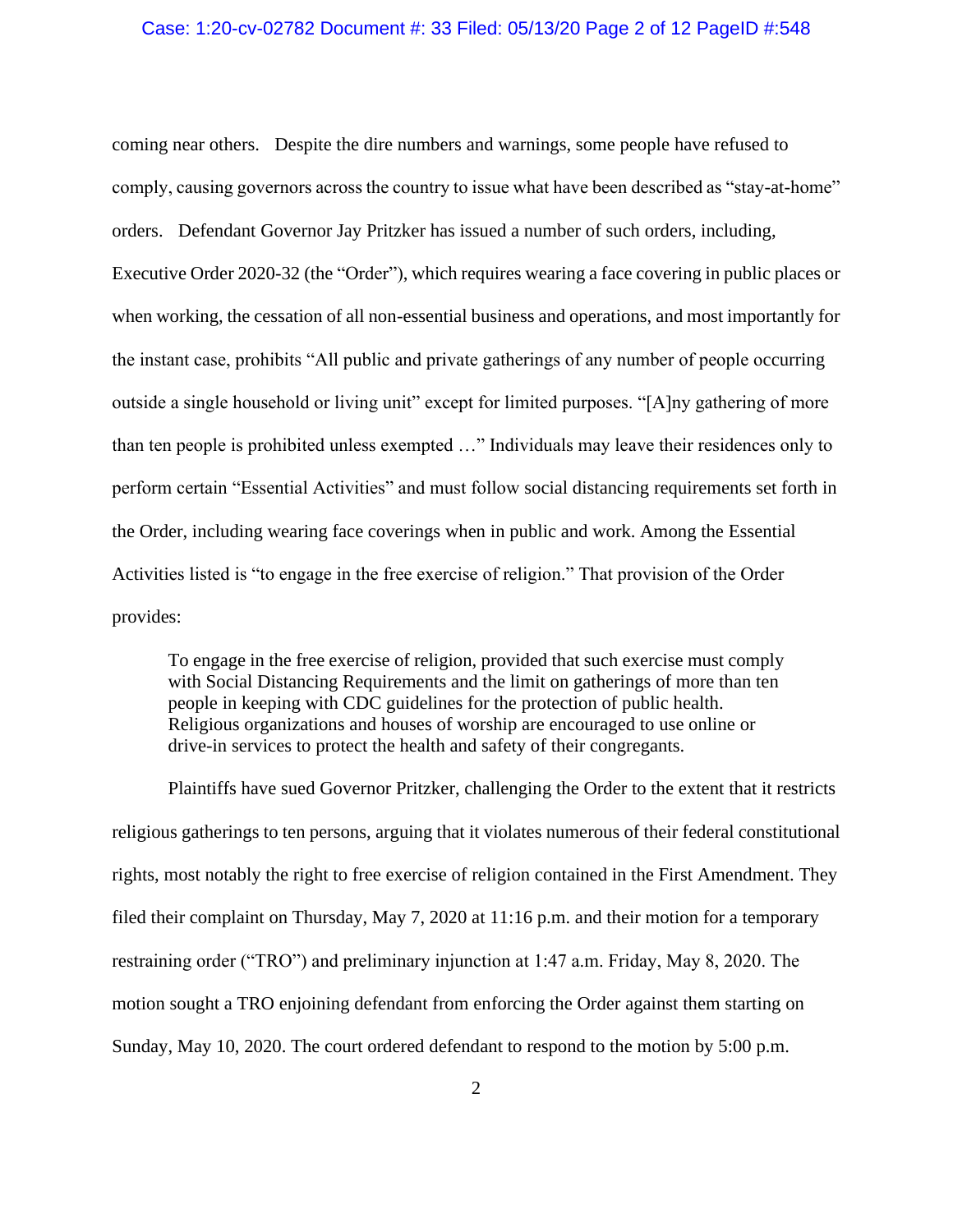### Case: 1:20-cv-02782 Document #: 33 Filed: 05/13/20 Page 3 of 12 PageID #:549

Saturday May 9, 2020 with plaintiffs to reply by 5:00 p.m. Sunday, May 10, 2020. Because of the briefing schedule, the court denied the request for a TRO effective for May 10, 2020.

Undeterred by the court's refusal to grant the TRO motion, plaintiff Elim Romanian Pentecostal Church ("Elim") elected to disobey the Order and hold services at its church with more than the allotted ten persons. The pictures that plaintiffs have included in their reply show that none of the congregants were wearing face coverings, contrary to CDC guidelines. Because plaintiffs' reply brief contained new factual matter, the court granted defendant leave to file a sur-reply by noon on Tuesday, May 12, 2020, with no further briefing to be accepted. Nevertheless, plaintiffs submitted a response to the sur-reply, principally to contend that the congregants and clergy were social distancing. The motion is now fully briefed and ready for resolution. For the reasons described below, the motion is denied.

 Temporary restraining orders and preliminary injunctions, are extraordinary and drastic remedies that should not be granted unless the movant, "by a clear showing, carries the burden of persuasion." Mazurek v. Armstrong, 520 U.S. 968, 972 (1997). The party seeking such relief must show that: 1) it has some likelihood of success on the merits; 2) it has no adequate remedy at law; and, 3) that without relief it will suffer irreparable harm. Planned Parenthood of Ind. and Ky, Inc. v. Comm'r of Ind. State Dep't of Health, 896 F.3d 809, 816 (7<sup>th</sup> Cir. 2018). If the movant meets these requirements, the court must then weigh the harm the movant will suffer without an injunction against the harm the non-movant will suffer if an injunction is issued. The court makes this assessment using a sliding scale. The more likely the movant is to win, the less heavily need the balance of harm weigh in its favor. The less likely the movant is to win, the more the balance must weigh in its favor. Finally, the court must also determine whether the injunction is in the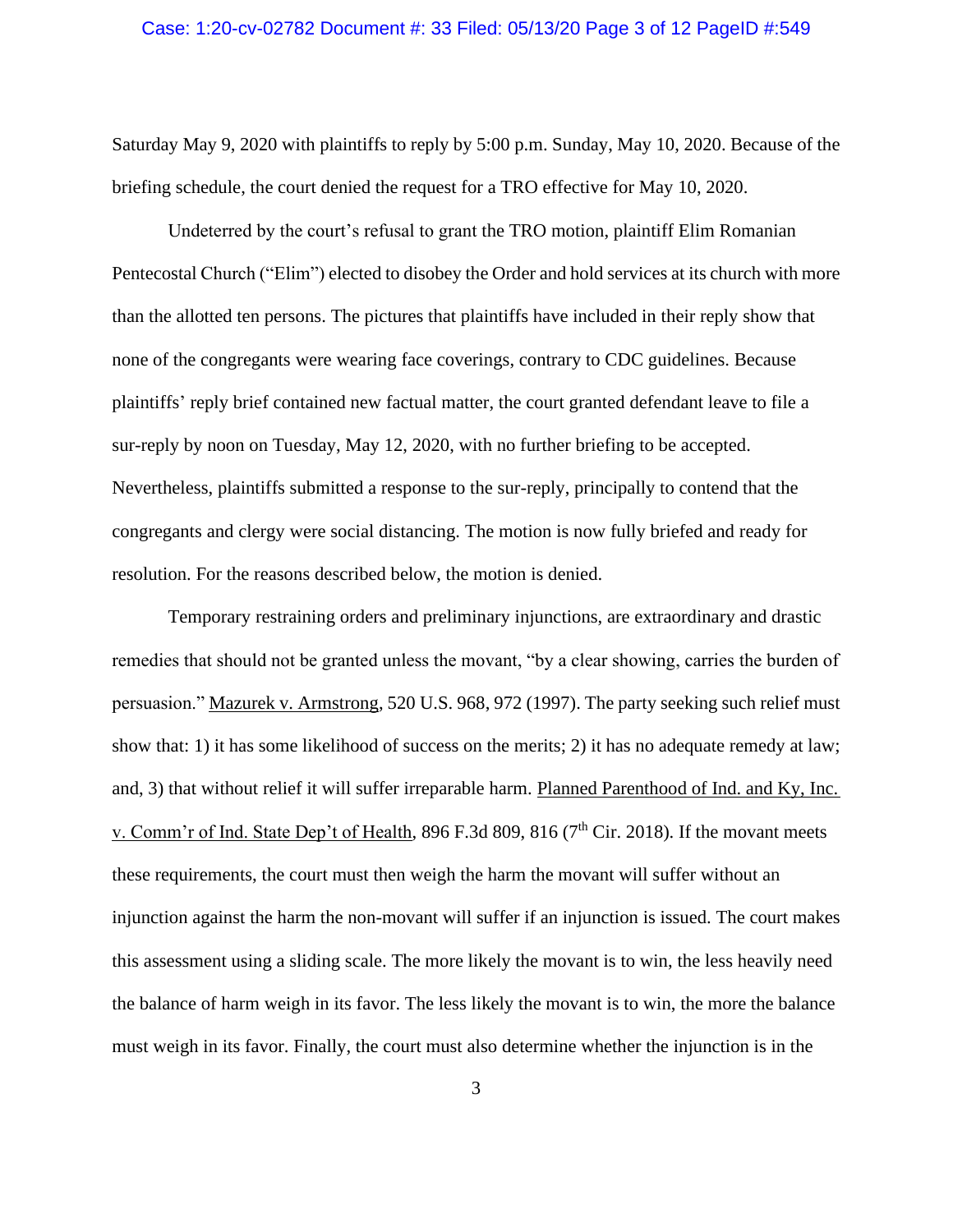### Case: 1:20-cv-02782 Document #: 33 Filed: 05/13/20 Page 4 of 12 PageID #:550

public interest, taking into account any effects on non-parties. Courthouse News Serv. v. Brown, 908 F.3d 1063, 1068 (7<sup>th</sup> Cir. 2018).

#### **Likelihood of Success on the Merits**

 Plaintiffs need show only that their chances of success are better than negligible. Ill. Council on Long Term Care v. Bradley, 957 F.2d 305, 310 ( $7<sup>th</sup>$  Cir. 1992). Plaintiffs' complaint challenges the Order on both federal and state constitutional grounds, as well as on state statutory grounds. Their motion, however, raises only that the Order violates their First Amendment Rights to Free Exercise of Religion and to "Be Free from Government Hostility and Disparate Treatment Under the Establishment Clause," and that the Order restricts their First Amendment rights to speech and assembly.

 Over one hundred years ago the Supreme Court established a framework governing the emergency exercise of state authority during a public health crisis. Jacobson v Commonwealth of Mass., 197 U.S. 11, 27 (1905). The "liberty secured by the Constitution ... does not import an absolute right in each person to be, at all times and in all circumstances, wholly freed from restraint." Id. at 26. "Even liberty itself, the greatest right, is not unrestricted license to act according to one's will." Id. "[A] community has the right to protect itself against an epidemic of disease which threatens the safety of its members." Id. at 28. As the Court explained, "[t]he possession and enjoyment of all rights are subject to such reasonable conditions as may be deemed by the governing authority of the country essential to the safety, health, peace, good order, and morals of the community." Id. at 26-27 (emphasis added).

 In Jacobson, the Court was faced with a claim that the state's compulsory vaccination law enacted during the smallpox epidemic violated the Fourteenth Amendment. Rejecting the claim,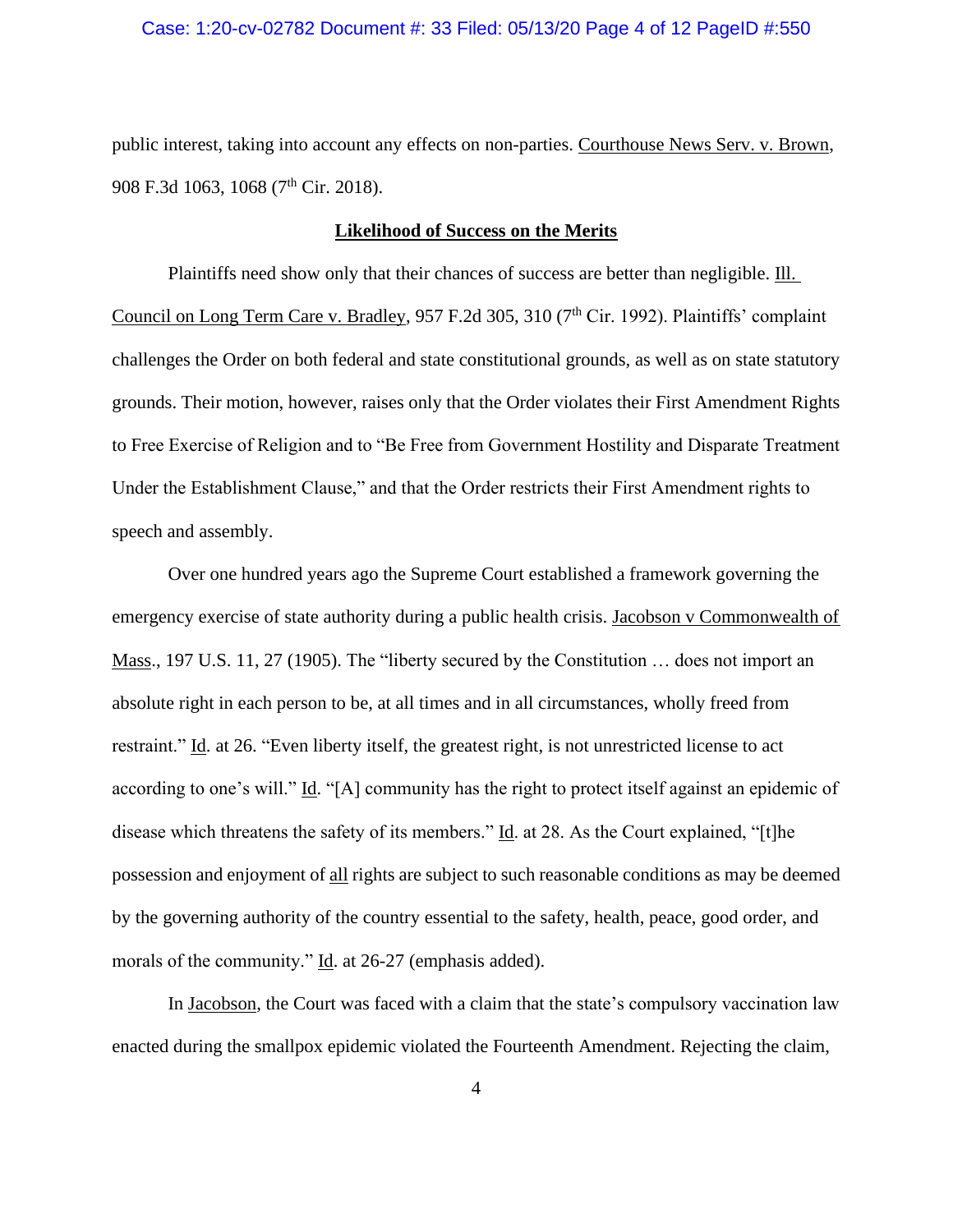### Case: 1:20-cv-02782 Document #: 33 Filed: 05/13/20 Page 5 of 12 PageID #:551

the court described the state's police power to combat an epidemic, id at 29:

In every well-ordered society charged with the duty of conserving the safety of its members the rights of the individual in respect of his liberty may at times, under the pressure of great dangers, be subjected to such restraint, to be enforced by reasonable regulations, as the safety of the public may demand.

 Courts have acknowledged this principle numerous times, applying it to various constitutional claims. For example, in Compagnie Francaise de Navigation a Vapeur v. State Bd. of Health, 186 US 380 (1902), the court upheld Louisiana's right to quarantine passengers aboard a vessel despite the fact that all were healthy. And in Prince v Mass., 321 U.S. 158, 166-67 (1944), the Court stated "[t]he right to practice religion freely does not include the liberty to expose the community … to communicable disease." Under such emergency circumstances, such as when faced with a society-threatening epidemic, "a state may implement emergency measures that curtail constitutional rights so long as the measures have at least some 'real or substantial relation' to the public health crisis and are not 'beyond all question, a plain, palpable violation of rights secured by the fundamental law." In re Abbot,  $954$  F.3d 772, 784-85 ( $5<sup>th</sup>$  Cir. 2020) (quoting Jacobson, 197 U.S. at 31).

 As described above, there is no question that the world, the country, and Illinois in particular are in the midst of a deadly pandemic of epic proportions. Plaintiffs do not dispute that COVID-19 threatens the lives of the citizens of Illinois and all Americans. The court finds, as did the court in Cassell v Snyders, 2020 WL 2112374 at \*7 (N.D. Ill. May 3, 2020), that the COVID-19 pandemic qualifies as the type of public health crisis that Jacobson contemplated. That finding means that to have any likelihood of success on the merits plaintiffs must demonstrate either that the Order has no real or substantial relation to the public health crisis or that it is a plain,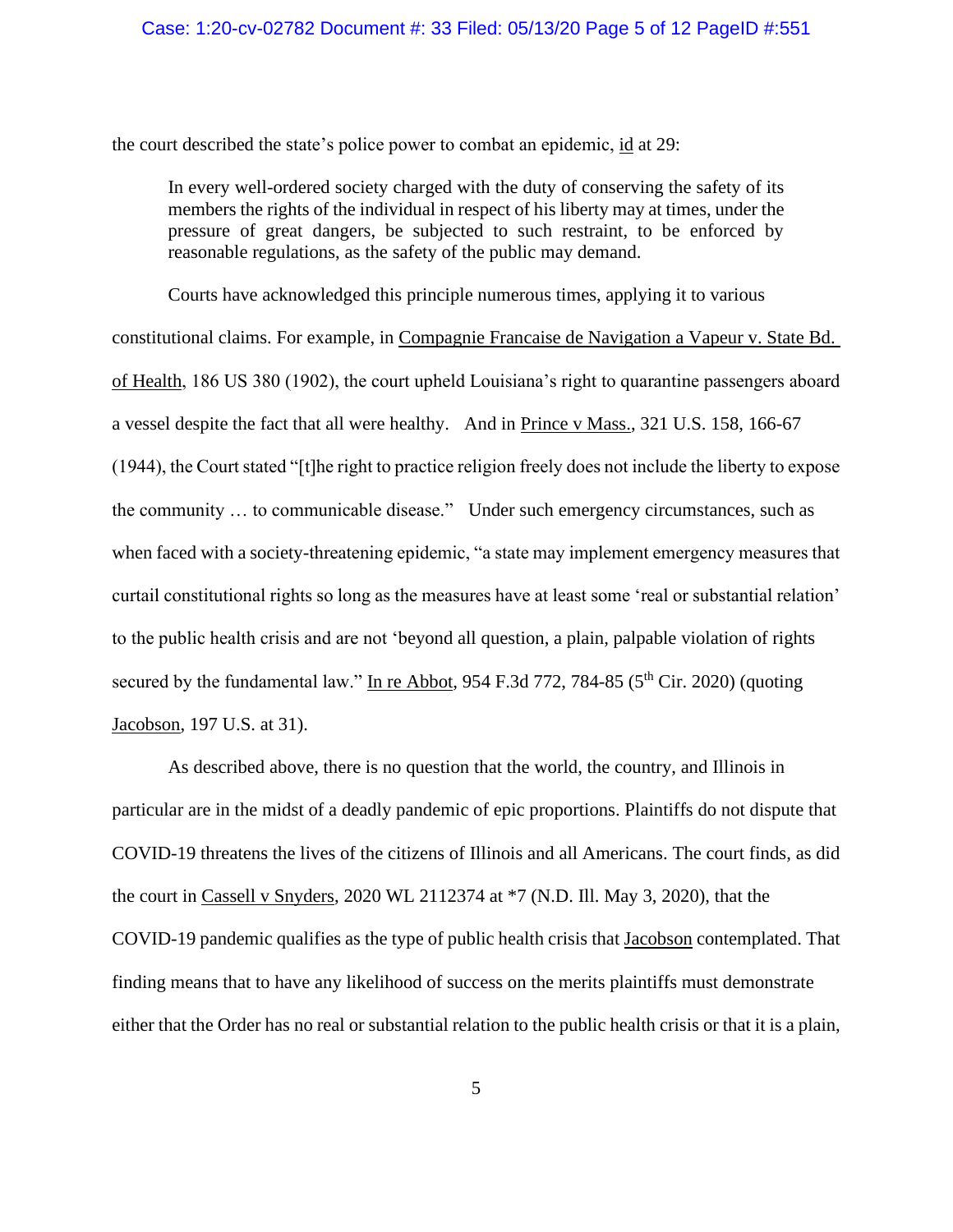### Case: 1:20-cv-02782 Document #: 33 Filed: 05/13/20 Page 6 of 12 PageID #:552

palpable invasion of their rights. They have failed to demonstrate either. Indeed, nowhere in any of their briefs do they cite Jacobson or mention its standard. As a result, because Jacobson is implicated by the current health crisis, and because the Order advances the State's interest in protecting its citizens from the pandemic, the court concludes that plaintiffs have a less than negligible chance of success on their constitutional claims.

 Moreover, even if Jacobson's emergency crisis standard does not apply, plaintiffs have failed to show any likelihood of success under traditional First Amendment analysis. The Free Exercise Clause of the First Amendment (applied to the states through the Fourteenth Amendment) provides that "Congress shall make no law respecting an establishment of religion or prohibiting the free exercise thereof …." It prohibits government from "[p]lacing a substantial burden on the observation of a central religious belief or practice without first demonstrating that a "compelling governmental interest justifies the burden." St. Johns United Church of Christ v. City of Chicago, 502 F.3d 616, 631 (7<sup>th</sup> Cir. 2007). In Employment Division v. Smith, 494 U.S. 872, 883 (1990), however, the Supreme Court held that neutral laws of general applicability do not violate the Free Exercise Clause even if they have the incidental effect of burdening a particular religious practice, and thus need not be justified by a compelling governmental interest. Put another way, a "neutral law of general applicability is constitutional if it is supported by a rational basis." Ill. Bible Colleges Ass'n v. Anderson, 870 F.3d 631, 639 (7<sup>th</sup> Cir. 2017). Neutrality and general application are interrelated, and failure to satisfy one likely indicates a failure to satisfy the other. Church of the Lukkumi Babalu Aye, Inc. v. City of Hialeah, 508 U.S. 520, 531 (1993).

Whether a law qualifies as neutral depends on its object. A law is not neutral if "the object of the law is to infringe upon or restrict practices because of their religious motivation." Lukumi,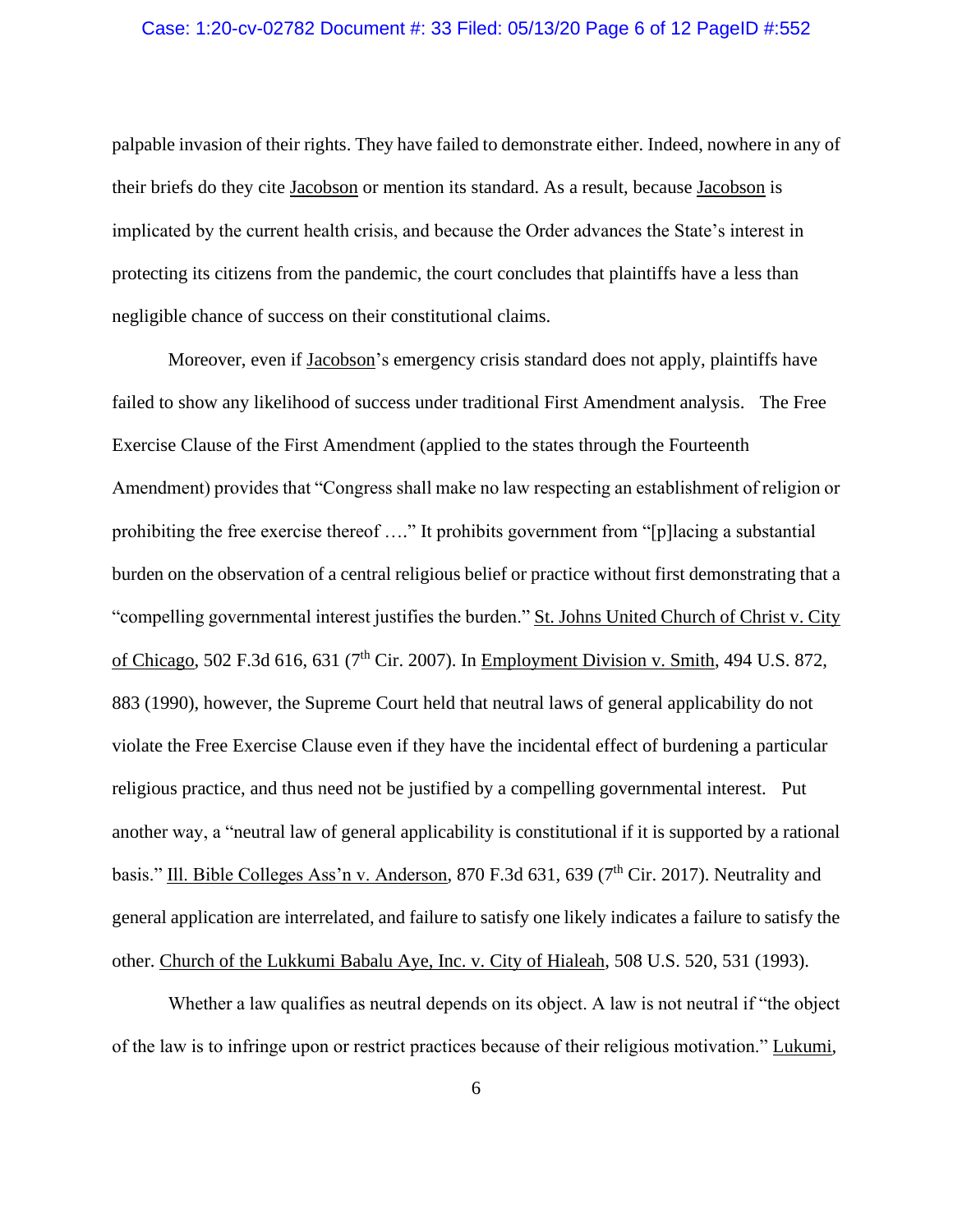### Case: 1:20-cv-02782 Document #: 33 Filed: 05/13/20 Page 7 of 12 PageID #:553

508 U.S. at 533. General applicability forbids the government from "imposing burdens only on conduct motivated by religious belief in a selective manner." Id. In short, if the Order does not target religion, "the First Amendment has not been offended." Employment Division, 494 U.S. at 878.

In the instant case, plaintiffs have provided no evidence that the Order targets religion.

They point to the Order's exemptions for essential businesses that may host more than ten people

and argue "if large gatherings at liquor stores, warehouse supercenters, and cannabis stores are not

prohibited – and distancing and hygiene practices are only required to the greatest extent possible –

even though endangering citizens (or not) to an equal degree, then it is obvious religious

gatherings have been targeted for discriminatory treatment." The court disagrees.

Gatherings at places of worship pose higher risks of infection than gatherings at

businesses. As Judge Lee explained in Cassell, 2020 WL 2112374 at \*9, when analyzing the same

Order:

[I]n person religious services create a higher risk of contagion than operating grocery stores or staffing manufacturing plants. The key distinction turns on the nature of each activity. When people buy groceries, for example, they typically enter a building quickly, do not engage directly with others except at point of sale, and leave once the task is complete. The purpose of shopping is not to gather with others or engage them in conversation and fellowship, but to purchase necessary items and then leave as soon as possible.

 By comparison, religious services involve sustained interactions between many people … Given that religious gatherings seek to promote conversation and fellowship, they "endanger" the government's interest in fighting COVID-19 to a "greater degree" than the secular businesses that Plaintiffs identify.

Plaintiffs do not address Cassell's reasoning (they don't even cite it in their reply) except to

argue in their initial motion that COVID-19 does not care about people's intentions - what matters

is hygiene and social distancing. That distorts Cassell's reasoning and common sense. The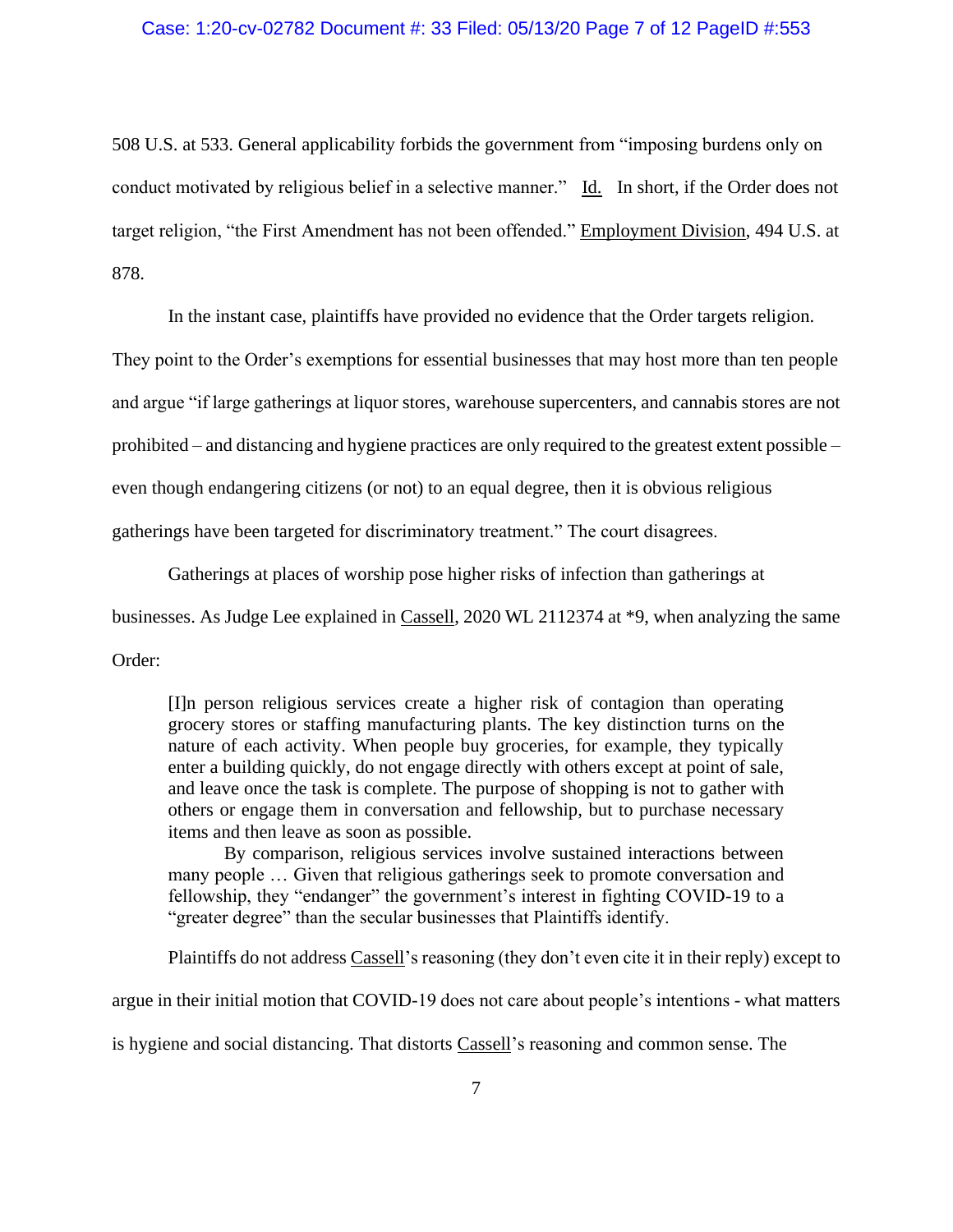### Case: 1:20-cv-02782 Document #: 33 Filed: 05/13/20 Page 8 of 12 PageID #:554

congregants do not just stop by Elim Church. They congregate to sing, pray, and worship together. That takes more time than shopping for liquor or groceries. The word "congregate," from which the term "congregation" derives, means to "gather into a crowd or mass." Indeed, the church's YouTube channel lists a live recording from last Sunday's service that was one hour, forty-seven minutes long, with virtually no one in the congregation or clergy wearing a face covering.

 Plaintiffs also complain that the Order classifies law and accounting firms as essential, with no ten-person limit, suggesting that this somehow shows that the Order targets religion. Again, however, people do not go to those places to gather in groups for hours at a time. In this regard the court agrees with Judge Lee that a more apt analysis is between places of worship and schools, both of which involve "activities where people sit together in an enclosed space to share a common experience," exacerbating the risk of contracting the virus. Cassell, 2020 2112374 at \*10. All public and private schools serving pre-kindergarten through twelfth grade students have been closed under other Executive Orders. And under this Order, theaters and concert halls, which clearly resemble the layout of plaintiffs' churches, are completely banned from hosting any gatherings.

 As a result, the court concludes that the Order is both neutral and of general applicability. As such, it does not violate the Free Exercise Clause so long as it is supported by a rational basis. Anderson, 870 F.3d at 639. The Order, without doubt, is rationally based in light of the need to slow the spread of COVID-19 in Illinois. Consequently, the court concludes that plaintiffs have a less than negligible likelihood of success on the merits of this claim.

Plaintiff's Establishment Clause claim fares no better. "[T]he Establishment Clause prohibits government from abandoning secular purposes in order to put an imprimatur on one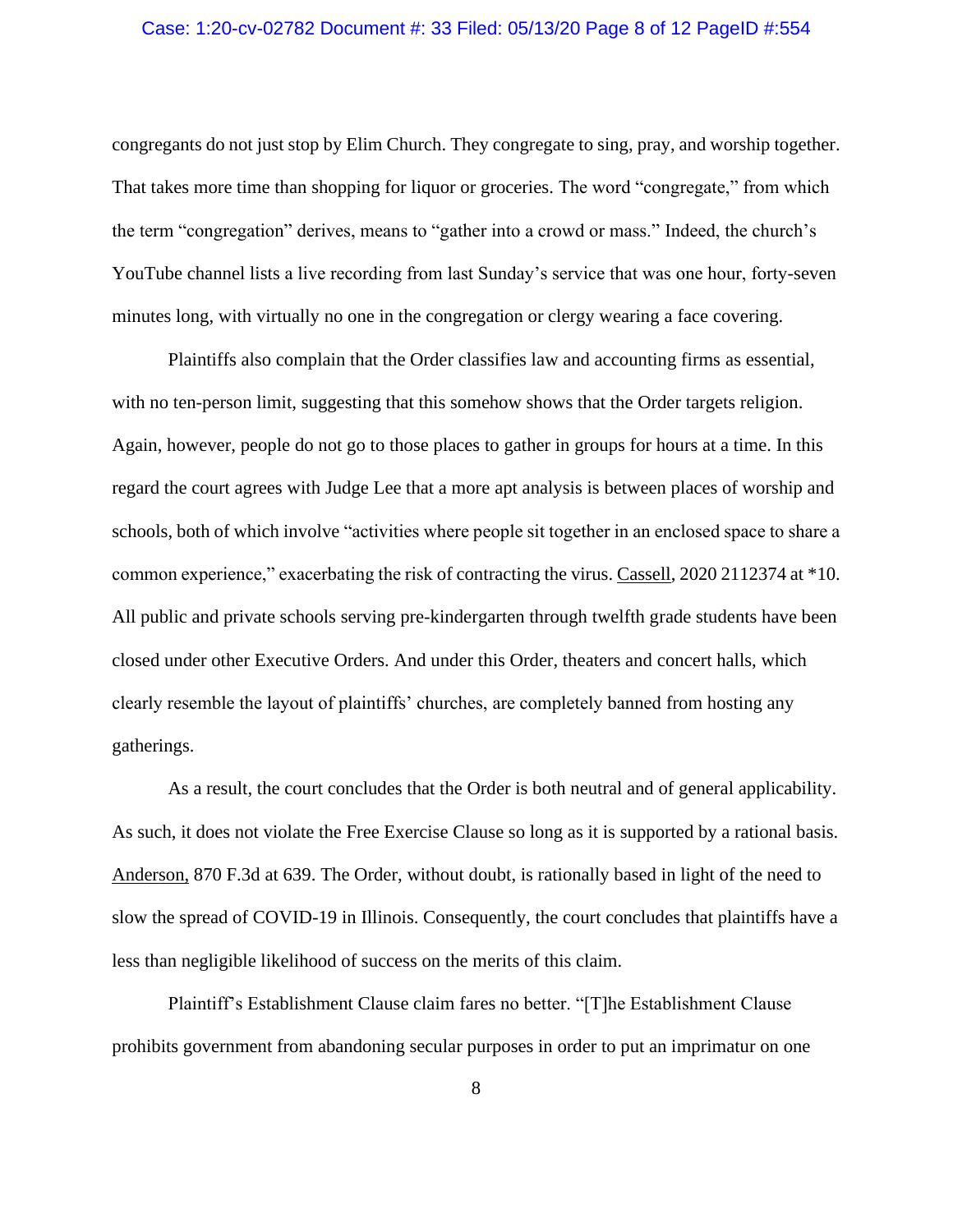### Case: 1:20-cv-02782 Document #: 33 Filed: 05/13/20 Page 9 of 12 PageID #:555

religion, or on religion as such, or to favor the adherents of any sect or religious organization." Gillette v. U.S., 401 U.S. 437, 450 (1971). "Its central purpose is to ensure government neutrality in matters of religion." Id. at 449. To comply with the Establishment Clause, government action must: 1) have a secular purpose; 2) have a primary effect that neither advances nor inhibits religion; and 3) not foster an excessive government entanglement with religion." Lemon v Kurtzman, 403 U.S. 602, 612-13 (1972).

 There is no doubt that the Order passes the Lemon test, and plaintiffs do not argue otherwise. Indeed, once again, they fail to address Lemon in any of their three briefs. In any event, the Order obviously has a secular purpose to prevent the spread of COVID-19. Its primary effect neither advances nor prohibits religion. It does not favor one religion over another, or religion as such. Plaintiff's argument that the Order inhibits religion because it does not limit other essential businesses to ten persons or fewer fails for the same reason its Free Exercise Claim fails. Finally, the Order in no way fosters government entanglement with religion. Consequently, the court concludes that plaintiffs have a less than negligible change of success on their Establishment Clause claim.

 Nor do plaintiffs have even a negligible change of success on their Free Speech and Assembly claim. The First Amendment bars the government from "abridging the freedom of speech." A law must pass strict scrutiny when it restricts speech based on content. A speech restriction is content-based when "it applies to particular speech because of the topic discussed or the idea or message expressed." Reed v. Town of Gilbert, Ariz., 576 U.S. 155 (2015). A commonsense meaning of content-based requires the court to consider "whether a regulation of speech on its face draws distinctions based on the message the speaker conveys." Id. (internal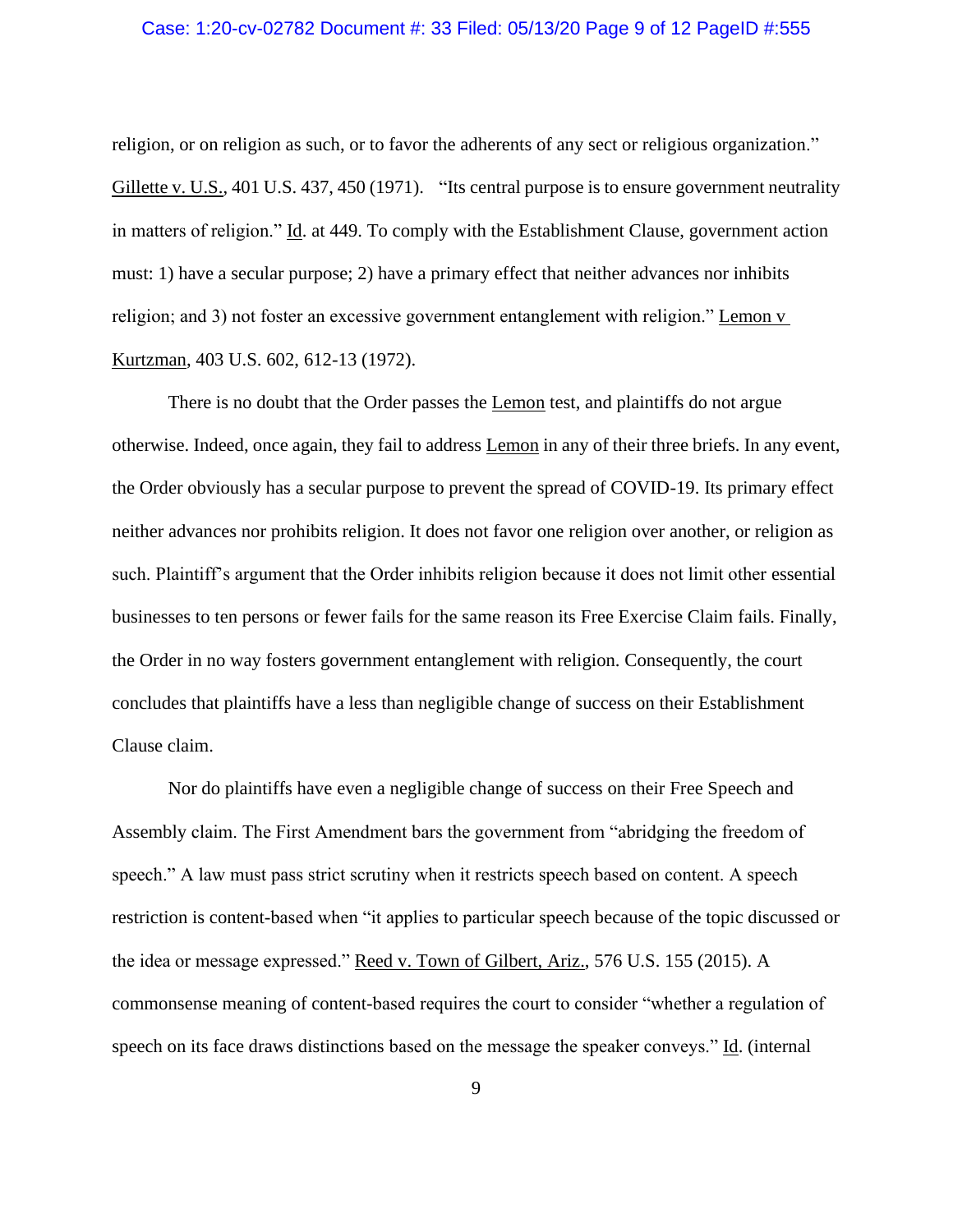### Case: 1:20-cv-02782 Document #: 33 Filed: 05/13/20 Page 10 of 12 PageID #:556

quotations omitted). Some such distinctions are obvious, such as defining speech by particular subject matter; others are more subtle, defining regulated speech by its function or purpose. "Both are distinctions drawn based on the message a speaker conveys, and, therefore, are subject to strict scrutiny." Id. Additionally, some facially content neutral laws will be considered content-based regulations of speech if they "cannot be justified without reference to the content of the regulated speech, or that were adopted by the government because of disagreement with the message the speech conveys." Id.

 Plaintiffs have failed to present any evidence to demonstrate that the Order is based on the content discussed at churches or the ideas or messages expressed. They again rely on the exemptions for other essential businesses that are not restricted to gatherings of ten persons. From this, plaintiffs conclude that the Order restricts religious speech because it is religious speech. Once again, the court disagrees.

 As noted in Cassell, the Order has nothing to do with suppressing religion and everything to do with reducing infections and saving lives. There is no evidence that defendant has a history of animus toward religion. Cassell noted the example of a church choir practice in Washington State where members actually used hand sanitizer and practiced social distancing. Despite those efforts, forty-five of the sixty choir members contracted COVID-19 and two died. Cassell, 2020 WL 2112374 at \*13. That example illustrates the purpose of the Order. Large gatherings magnify the risk of contagion even when participants practice preventative measures as plaintiffs claim they are prepared to  $\omega^3$ . Consequently, the court concludes that plaintiffs' chance of success on this claim is less than negligible.

 $3$  As mentioned above, the pictures of the services held by Elim on Sunday, May 10, 2020, show that the participants were not wearing face coverings, as required by the CDC guidelines.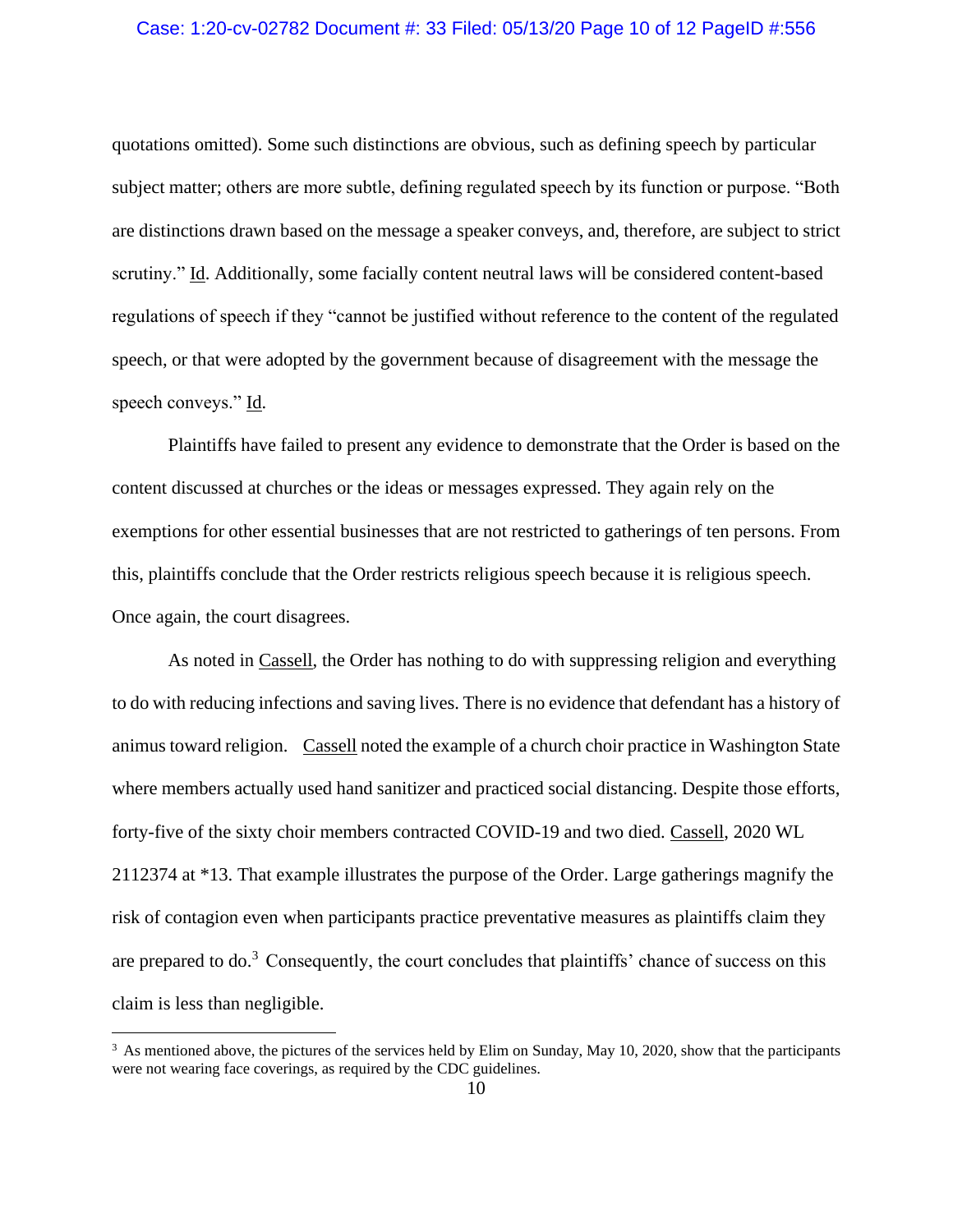#### **Balancing of Harms**

 Because plaintiffs have not shown a greater than negligible chance of success on the merits, they are not entitled to preliminary relief. But, even if they had a slight chance of success, under the sliding scale approach, the less likely their chance of success the more the balance of harms must weigh in their favor. Valencia v. City of Springfield, Ill., 883 F.3d 959, 966 (7<sup>th</sup> Cir. 2018). Because their likelihood of success is so remote, plaintiffs must show that the scales weigh heavily in their favor. They do not and cannot.

 Indeed, quite the contrary is true. The harm to plaintiffs if the Order is enforced pales in comparison to the dangers to society if it is not. The record clearly reveals how virulent and dangerous COVID-19 is, and how many people have died and continue to die from it. "[T]he sad reality is that places where people congregate, like churches, often act as vectors for the disease." Cassell, 2020 WL 2112374 at \*15. Plaintiffs' request for an injunction, and their blatant refusal to follow the mandates of the Order are both ill-founded and selfish. An injunction would risk the lives of plaintiffs' congregants, as well as the lives of their family members, friends, co-workers and other members of their communities with whom they come in contact. Their interest in communal services cannot and does not outweigh the health and safety of the public.